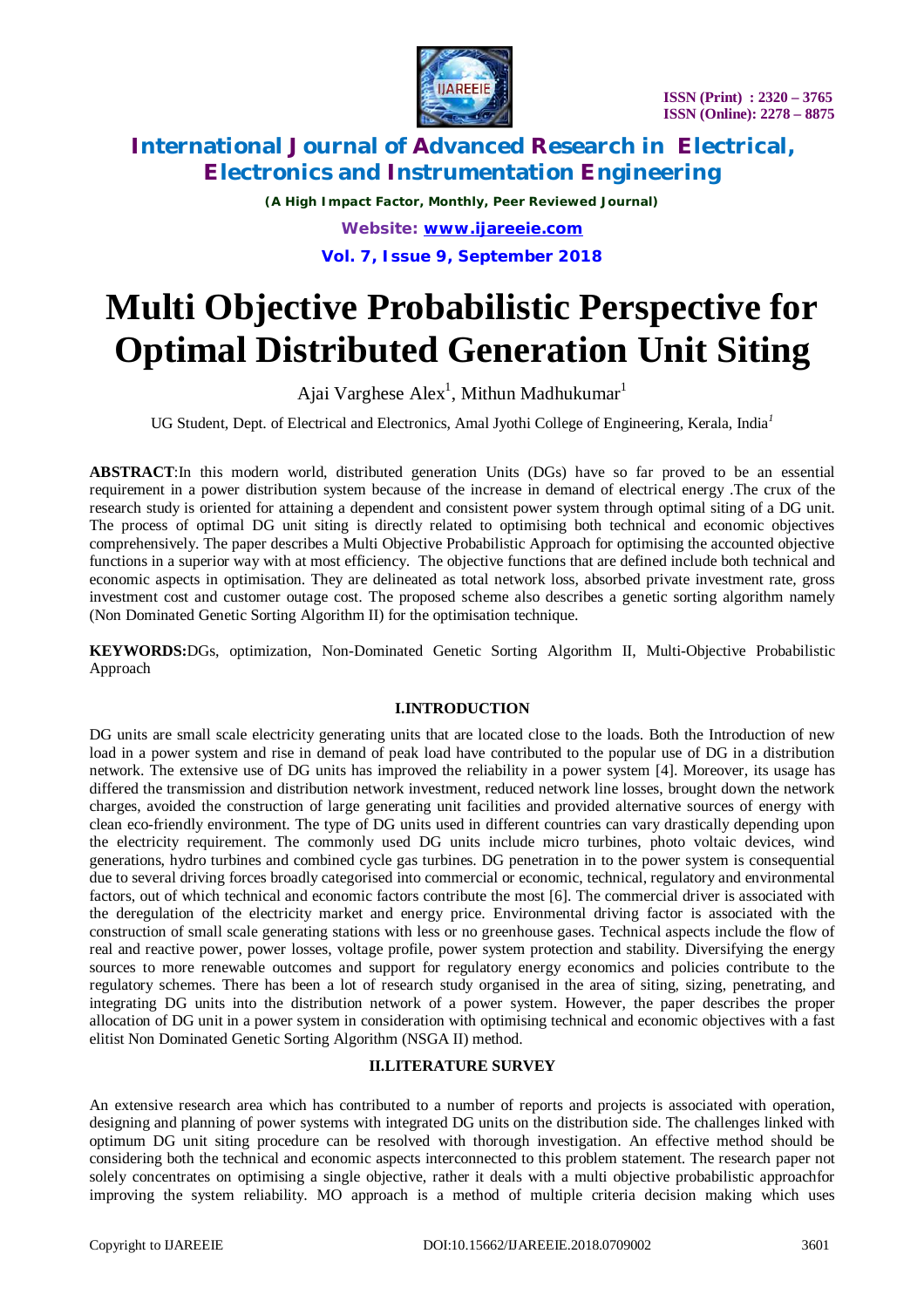

*(A High Impact Factor, Monthly, Peer Reviewed Journal)*

*Website: [www.ijareeie.com](http://www.ijareeie.com)*

### **Vol. 7, Issue 9, September 2018**

computational mathematics for optimising more than one objective functions [4]. Here, total loss in the network, investment, maintenance and operation (total imposed cost) along with investors profit maximisation and reliability worthiness is calculated and further considered as objective functions for the optimisation. Thus, a cost/worth analysis approach has been introduced. Many effective algorithms are devised for carrying out the function of optimisation which includes Particle Swarm optimization, Evolutionary programing, Ant Colony Optimisation approach, leaping frog method of optimisation and some other examining approaches. The topic delineates the NSGA II algorithmic approach for optimisation.

### **III.PAPER TARGETS AND CONTRIBUTION**

To manage these conflicting unavoidable objectives a robust MO optimisation technique is used. MO approach is the suitable method for dealing with optimising disproportionate objectives either with supporting or conflicting relations [7]. Distinctive strategies are used for such kinds of optimisation which include priori and posterior method, Priori method Priori method is also called weighted sum method or  $\Box$  constraint method where a preference information or vector is taken from the decision maker without giving any information of the possible results and then a best solution satisfying the preferences are established Posterior method Posterior method is a method in which a representative set of optimal solutions is first found and a decision is taken by the decision maker to choose the best out of them. This method often uses Pareto solutions by administering non dominancy concepts

### **IV.OBJECTIVE FUNCTIONS**

The basic single line diagram of a DG configuration is as shown in figure 1. The challengeable job of most of the distribution companies is the proper allocation of the DG unit, whose benefits and drawbacks encourage them to investigate more about the profitability of the using this technology. Reliability improvements, less reliance to the electrical energy market price, improved voltage profile and less distribution network losses are among the common incentives that the distribution companies look up to. Hence a comprehensive methodology must be adopted to cover the above mentioned technical and economic targets. The objectives associated with designing and planning process of DGs in the power system distribution network can play a crucial role with the utility perspectives [1].



Figure 1 single line diagram of a DG configuration

### **1) Total imposed costs**

In any investment opportunity the investment cost id considered to be a crucial driving factor Distribution companies' annual budget, various supporting schemes, and their annual expenditures are the constraints which made the total imposed cost being considered as a classical objective for planning problems. The total imposed cost comprises of the sum of annual investment costs and operation costs of the embedded generations [1]. The strategy adopted is to minimise the total imposed cost. The total imposed cost is defined as the function f1.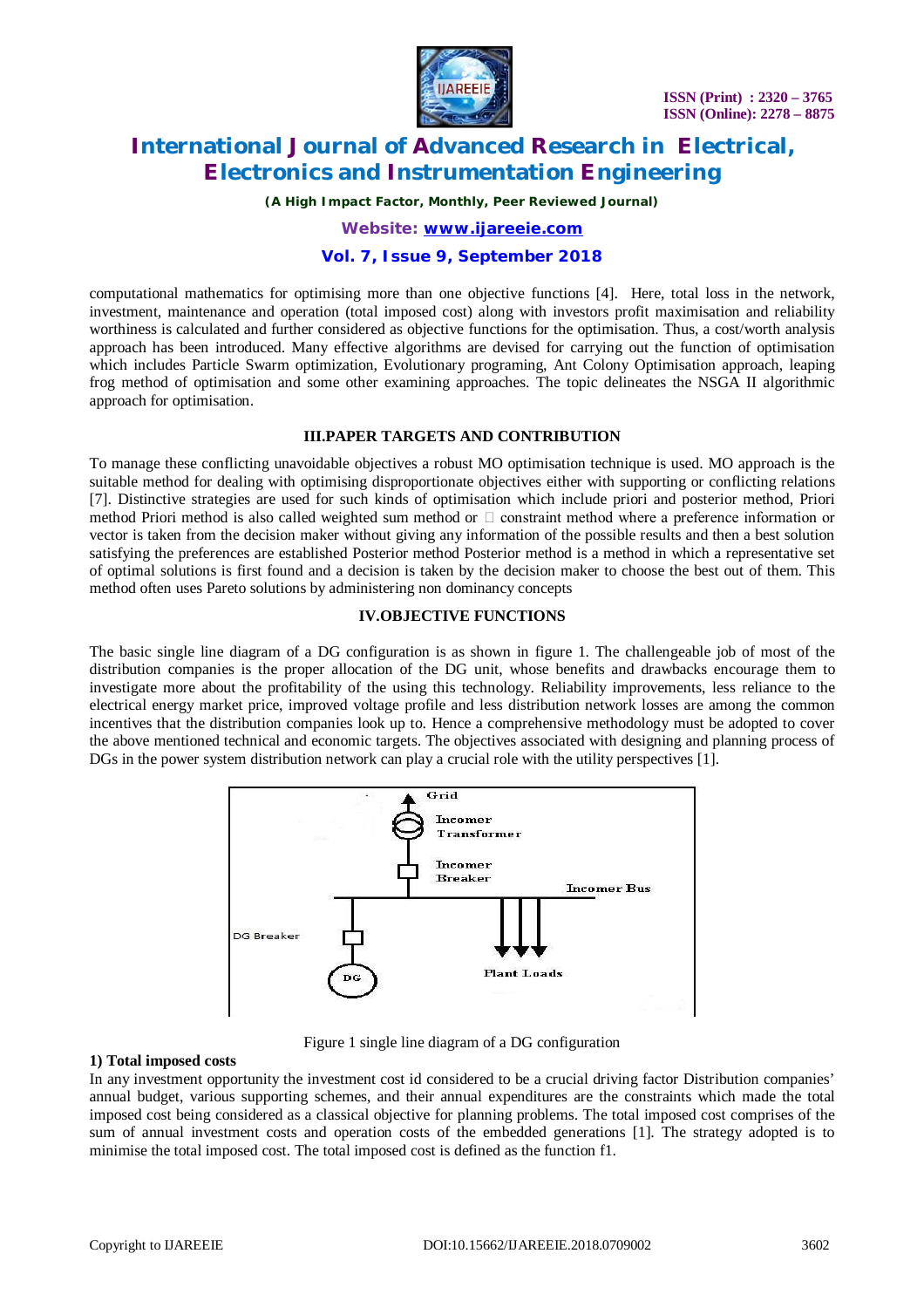

*(A High Impact Factor, Monthly, Peer Reviewed Journal)*

*Website: [www.ijareeie.com](http://www.ijareeie.com)*

**Vol. 7, Issue 9, September 2018**

 $f_1 = \min \sum_{i=1}^T \sum_{i=1}^N \left\{ \frac{1}{(1+d)^i} \cdot CC_i \cdot P_{DG,i}^{\text{nom}} + \left( \frac{1+i}{1+d} \right)^t \cdot P_{DG,i}^{\text{nom}} \cdot \overline{CF}_{DG,i} \cdot OC \cdot 8760 \right\}$ 

In a restructured environment framing the electrical energy price is an important fallout making profit performance. The uncertainties in the electricity market price can seriously affect the profit of the DG owners. This is mainly because their revenue dependency is directly related to the power output. The variation in the DG output power is modelled with the help of capacity factor (CF).

#### **2) Total Network Losses**

A considerable reduction in network loss is representing a power distribution network with higher efficiency and reliability. Load is fed by both real and reactive power from an adjacent embedded generator, and hence the network losses will be reduced if the generator is located near to a large load. On the other hand, a large embedded generator placed far away from the load centres, is more likely for increasing the loss in distribution network. There can be a lot of complexities associated with the expansion of network and growing energy demands. Hence, the capacity of the DG units, DG locations in a distribution network and the amount of load are considered the important factors that influences the network real power losses. Thus DG penetration can lead to change in voltage and power flow magnitudes [4]. These directly affects power system losses. It is impossible to completely eliminate the losses in a power system. However, it can be brought down to feasible levels. Installing DG in a non-optimum location can accentuate the system loss and further can increase the cost. Loss reduction is one among the most crucial aspects which needs to be acknowledged for DG placement problem. In this paper, this objective function is mathematically. The total network losses is assigned as a function f2. The mathematical expression of the total network losses is written as follows:

$$
f_2 = P_{loss} = \sum_{i \in N} \sum_{j \in N} A_{ij} (P_i P_j + Q_i Q_j) + B_{ij} (Q_i P_j - P_i Q_j)
$$
  

$$
A_{ij} = \frac{R_{ij} \cos(\delta_i - \delta_j)}{V_i V_i} \qquad B_{ij} = \frac{R_{ij} \sin(\delta_i - \delta_j)}{V_i V_i}
$$

1) Power balance constraint:

$$
\sum_i P_{DG,i} = \sum_i P_{D,i} + P_{\text{lass}}
$$

2) Voltage limits:

 $|V_i^{\min}| \leq |V_i| \leq |V_i^{\max}|$ 

3) Real Power Generation Limits:

$$
P_{DC,i}^{\min} \leqslant P_{DC,i} \leqslant P_{DC,i}^{\max}
$$

4) Reactive Power Generation Limits

$$
Q_{DC,i}^{\min} \leqslant Q_{DC,i} \leqslant Q_{DC,i}^{\max}
$$

### **3) Customer outage cost**

The significant factors that should be considered while planning the studies of a Distribution Company contribute to Customers' needs and willingness to pay for reliability. It is certain that profitability of a utility to customers is directly affected by the continuity of delivered energy. For enhancing the reliability demands the installation of new power equipment's in the distribution which triggers a fundamental mismatch with the classical planning, that is to minimise the total imposed cost. Thus the total profit earnings for the Distribution Company is a function of both the investment cost and customer outage cost [1]. As Fig. 2 delineates a reliability cost and reliability worth relationship curve. From the curve it is clear that the reliability level enhancement is directly proportional with the company cost. On the contrary as the reliability level hikes the customer's willingness to pay also decreases. A considerable compromise has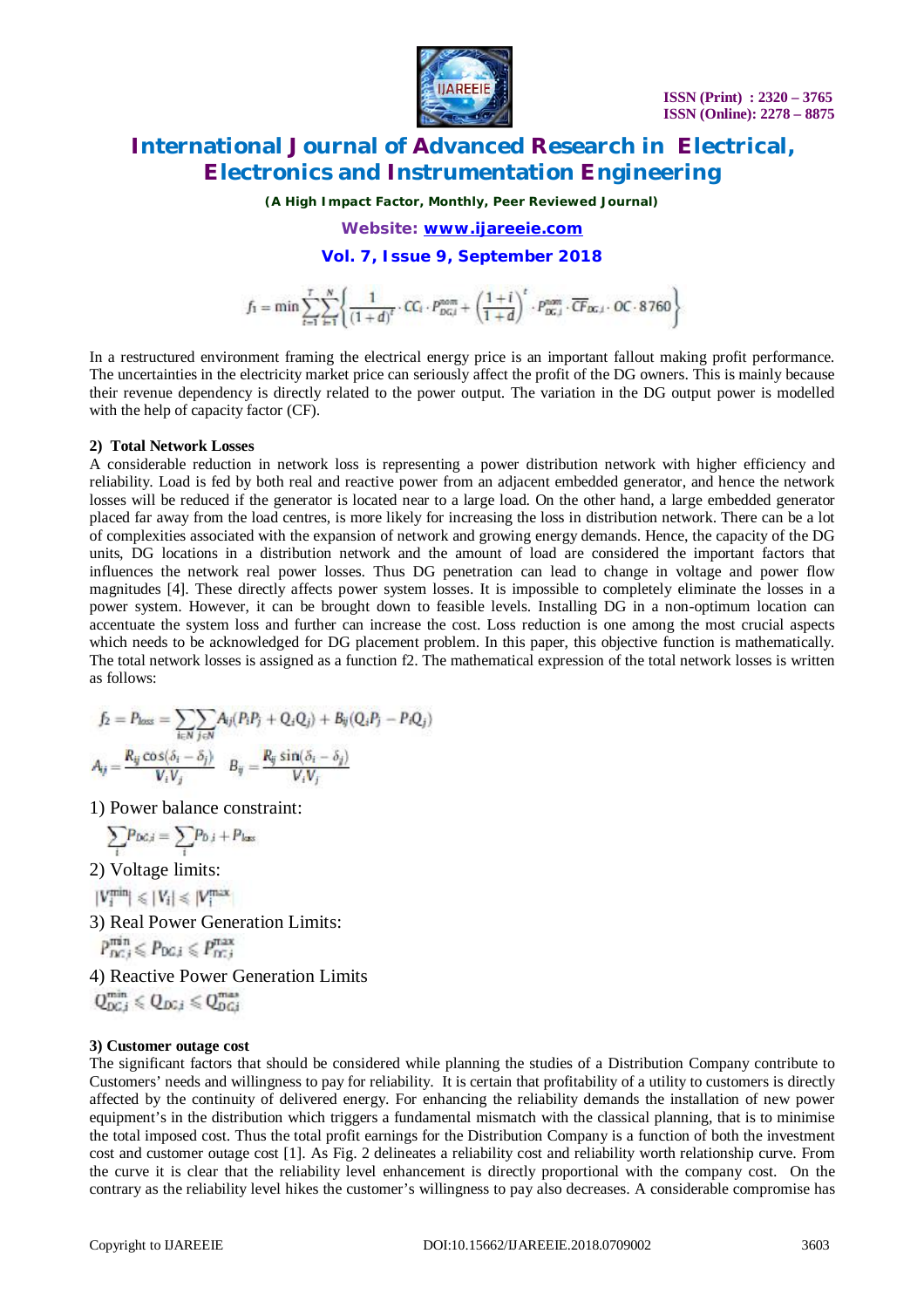

*(A High Impact Factor, Monthly, Peer Reviewed Journal)*

*Website: [www.ijareeie.com](http://www.ijareeie.com)*

### **Vol. 7, Issue 9, September 2018**

to be made between the customer's willingness to pay and the company cost. The point R is the optimum point in the curve which balances these two factors.



Figure 2 Graph of investment cost and customer outage cost

Figure 2 Graph of investment cost and customer outage cost The customer outage cost is hence defies as a classical objective function that should be minimised. It is defined as the function f3 as given below. Here EENS represents the expected energy not supplied of the distribution network and EENSD the network reliability desired level.

### **4) Absorbed Private Investment Maximisation**

Deregulation is the de monopolisation and liberalisation of the regulations, policies and rules associated with electrical energy production companies, providing the customers the right to choose from different traders of electrical energy. Deregulation promotes competition in the energy market, supplies electricity at reasonable rate, improves efficiency and reliability. The unwillingness to invest in huge expensive projects is the problem faced by the private investors This happens because of the uncertainties associated with this business and lack of economic incentives [1]. As we know the energy consumption and the revenues associated are speculative, applying a probabilistic strategy helps the private investors to validate the most opportunistic and practical time to start a project by and achieving maximum revenue returns by then. Apart from that the projects with both sufficient and insufficient economic incentives can be well identified. The private investment maximisation function is defined as f4 and the following defined equation is given below

$$
f_4 = \sum_{i \in N} \text{CC}_i \cdot n_i
$$

#### **Elitist non dominated genetic sorting algorithm (NSGA II)**

It's one of the popular EMO techniques which finds Pareto solutions for multi objective optimisation problem. It concentrates on using non- dominancy concepts, it uses as elitist or superiority principle and supports a diversity preserving mechanism [2].Consider a generation t. using the parent population (Pt) and the usual genetic operators an offspring population (Qt). Both are having the population sizes of N each. Then a new population (Rt) is created by the recombination of the above mentioned two populations creating a new population of population size 2N. Then, the newly created population (Rt) is categorised into various non-domination classes.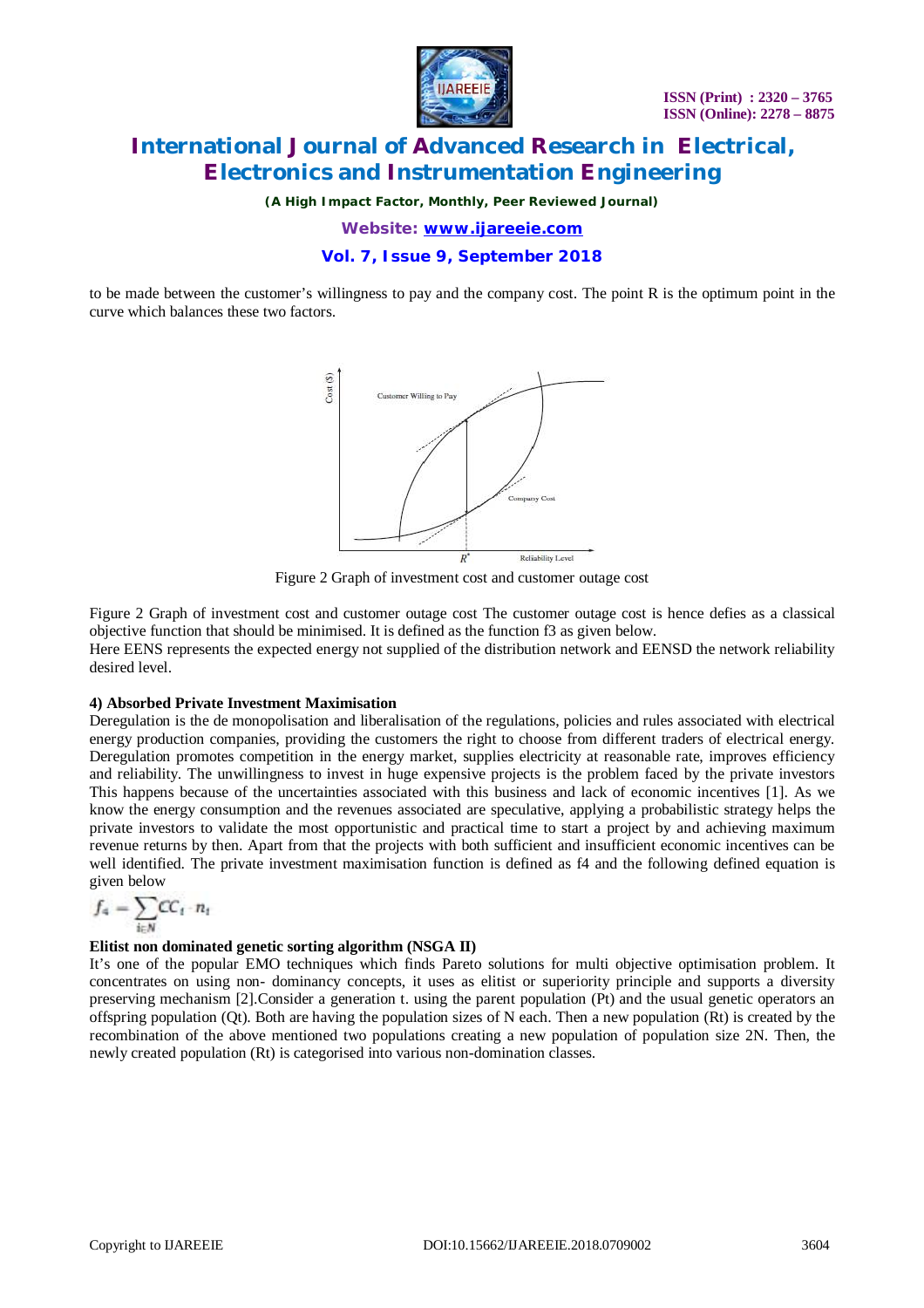

*(A High Impact Factor, Monthly, Peer Reviewed Journal)*

*Website: [www.ijareeie.com](http://www.ijareeie.com)*

**Vol. 7, Issue 9, September 2018**



After that different no domination fronts are created starting from the first non-dominated front to second to third and so on. The fronts will be assigned with the points in which the non-dominated ones are eliminated and are not accommodated on to the N population. Thus the 2N population size of the (Rt) is reduced to N are. This method illustrated in Figure 3. Instead of arbitrarily eliminating some members from the last front, the highest are chosen from the points which will make the diversity of the selected points[3]. The crowded-sorting methodology of the points from the last front which could not be accommodated fully is achieved in the descending order of their crowding distance values and points from the top of the ordered list are chosen. The crowding distance di of the point is calculated by taking the perimeter of the cuboid with the nearest neighbours in the space as portrayed in figure 4

### **PROPOSED ALGORITHM FOR OPTIMIZATION OF OBJECTIVE FUNCTIONS**